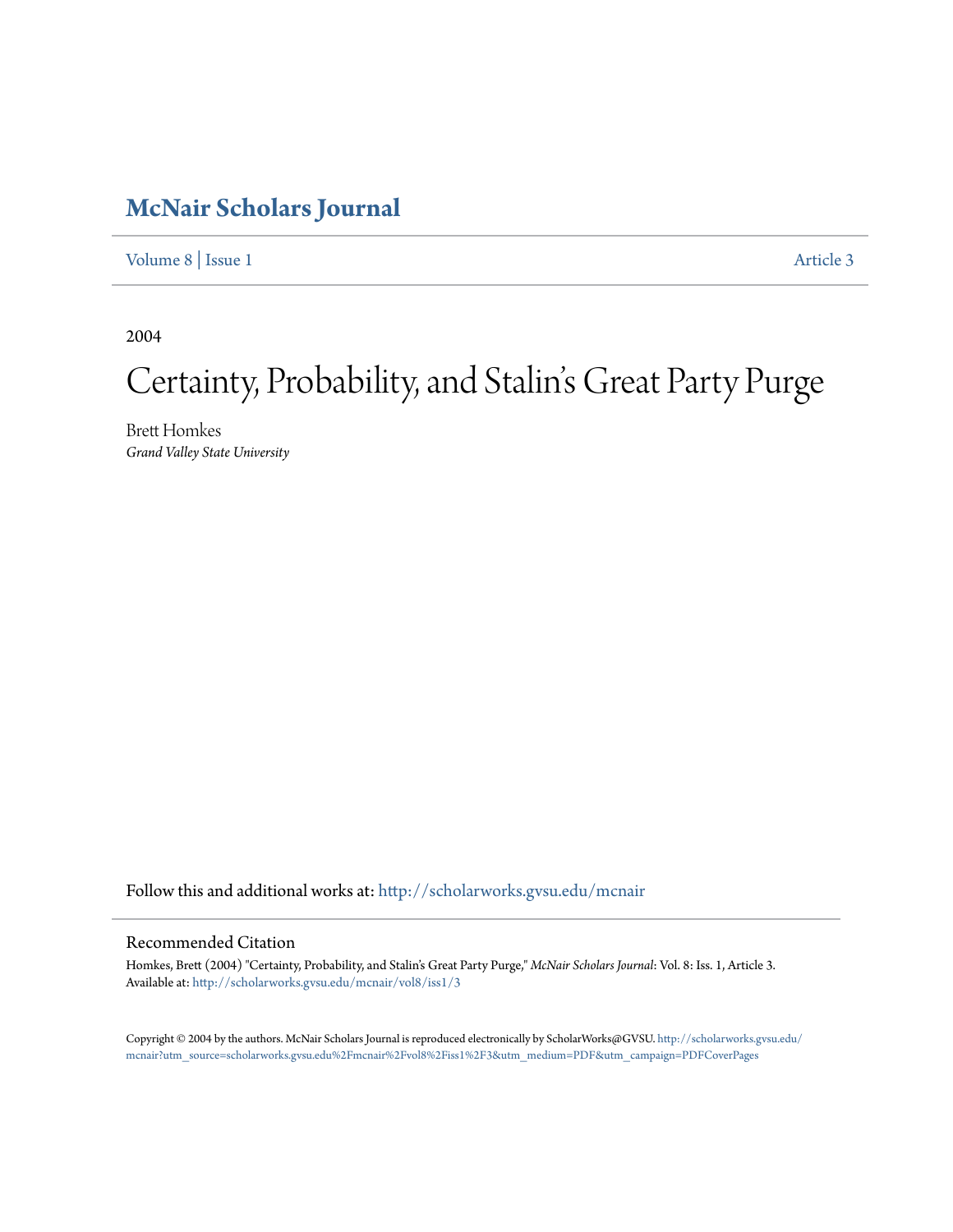### **Certainty, Probability, and Stalin's Great Party Purge**



**Brett Homkes** *McNair Scholar*

#### **ABSTRACT**

*In 1935, Stalin decided to purge his own party to consolidate power in the Soviet government. Since the inception of historical research about this event, a debate has developed regarding the number of arrests and deaths of Soviets ordered by Stalin. This study will examine the figures calculated by Western historians to determine where correlation and discrepancy exist. The importance of this research is to assess the reasons why such dramatic statistical differences exist among various historians. The historians' sources show the difficulty of determining accurate figures because of the secretive nature of the Soviet government and only partial opening of Soviet archives.*



**Edward Cole, Ph.D.** *Faculty Mentor*

of the Communist Party of the Soviet Union [CPSU], initiated a Party Purge, the extent of which, measured by the numbers of deaths and arrests of Party members and their affiliates, has proved to be highly controversial. A longsimmering historical debate about this issue surprisingly deepened after the fall of the Soviet Union brought about the partial opening of government archives that many thought would answer all questions. Part of the problem is that the numbers have ideological significance: for example, the lower the figures, the more "normal" the USSR appears, making it possible that it could have become a social democracy on the welfare state model. Conversely, the higher the figures, the more "surreal" the whole Soviet experience seems, making it virtually impossible to believe that it could have mutated into anything that would have prevented ultimate catastrophe.

In 1936, Josef Stalin, General Secretary

The most influential participants in the "purge debate" are J. Arch Getty and Robert Conquest. Getty's numbers of deaths and arrests are low in comparison to Conquest's vastly higher figures. Much has been made of Getty's "revisionism" and Conquest has been pilloried as a "Cold Warrior," but a study of the sources used by these two historians better explains how they arrived at their conclusions than do their politics and the rhetoric of their friends and enemies.

In the late 1980s, when Mikhail Gorbachev's policy of *glasnost* began the long-anticipated opening of the state archives, the dispute about the Soviet Union's capacity to develop into a "normal" social democracy gained a new intensity. One of the key questions was, and remains, the extent of the actual human cost of Soviet socialism. Basically, it was a question of scale. Many believed that the archives possessed the necessary evidence to settle this matter once and for all.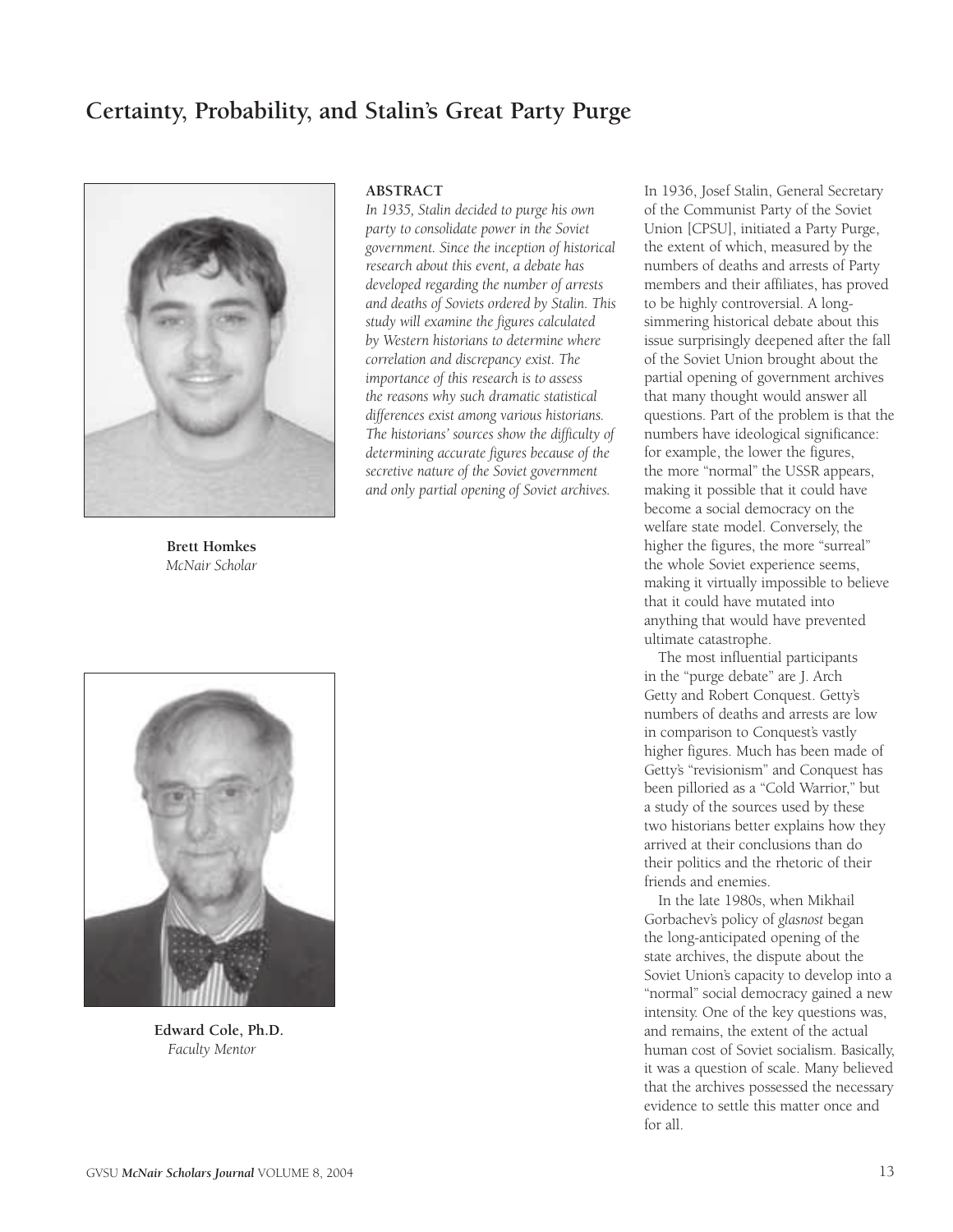The question of the extent of the terror that Stalin's Communist Party unleashed upon the Soviet people became a battleground for historians. Those who believed that the USSR was in the midst of evolving into a social democracy downplayed the harsh traits and ideology of Stalin's regime. These historians argued in favor of a paradigm centered on "grass roots" mechanisms of modernization such as upward social mobility coupled with the problems of mass industrialization within a ten-year period.

The problem of the human cost of socialism encompasses many subjects, such as forced collectivization and slave labor, but the Party Purge of the late 1930s remains the emblematic focal point. Once seen by traditional scholars as "totalitarian," in the hands of revisionists, who began collecting evidence to discredit "the *t*-word," the Purge took on a new look. Essential to the revisionist task was a body count low enough to suggest the credibility of a Soviet Union on the road to social democracy.

The Party Purge was not the first episode of terror within the Soviet Union. Beginning with the severe policy of War Communism under Lenin, and continuing with Stalin's forced collectivization and mass industrialization, the Soviet people had already experienced extensive pain and death at the hands of the Bolsheviks. But the great Party Purge was unique because it was the first time that the target had shifted to the Party itself.

As a means to further solidify his own power, Stalin used the December 1, 1934 assassination of Kirov, the Leningrad Party chief, as an excuse to begin the cleansing. The project slowly gained momentum as the NKVD fabricated accusations of Trotskyite and Zinovien conspiracies, charging

people within and without the Party of counter-revolutionary crimes. The height of the Purge was from 1937 to 1938 when most of the Old Bolsheviks, Lenin's closest associates at the time of the Revolution, were subjected to humiliating show trials ending in executions and long sentences to the growing prison camp system.

After the fall of the Soviet Union and the partial opening of the archives, Conquest and Getty both focused their research on the Stalinist era, specifically on the Purge. The most notable difference between the two historians' respective works is the scale of their respective totals of arrests, camp populations, camp deaths, and executions within the Soviet Union from 1936 to 1938.

**Figure 1.** *Comparison of J. Arch Getty and Robert Conquest's arrests, camp population, camp deaths, and executions for 1936–1938 Party Purge of the Soviet Union*

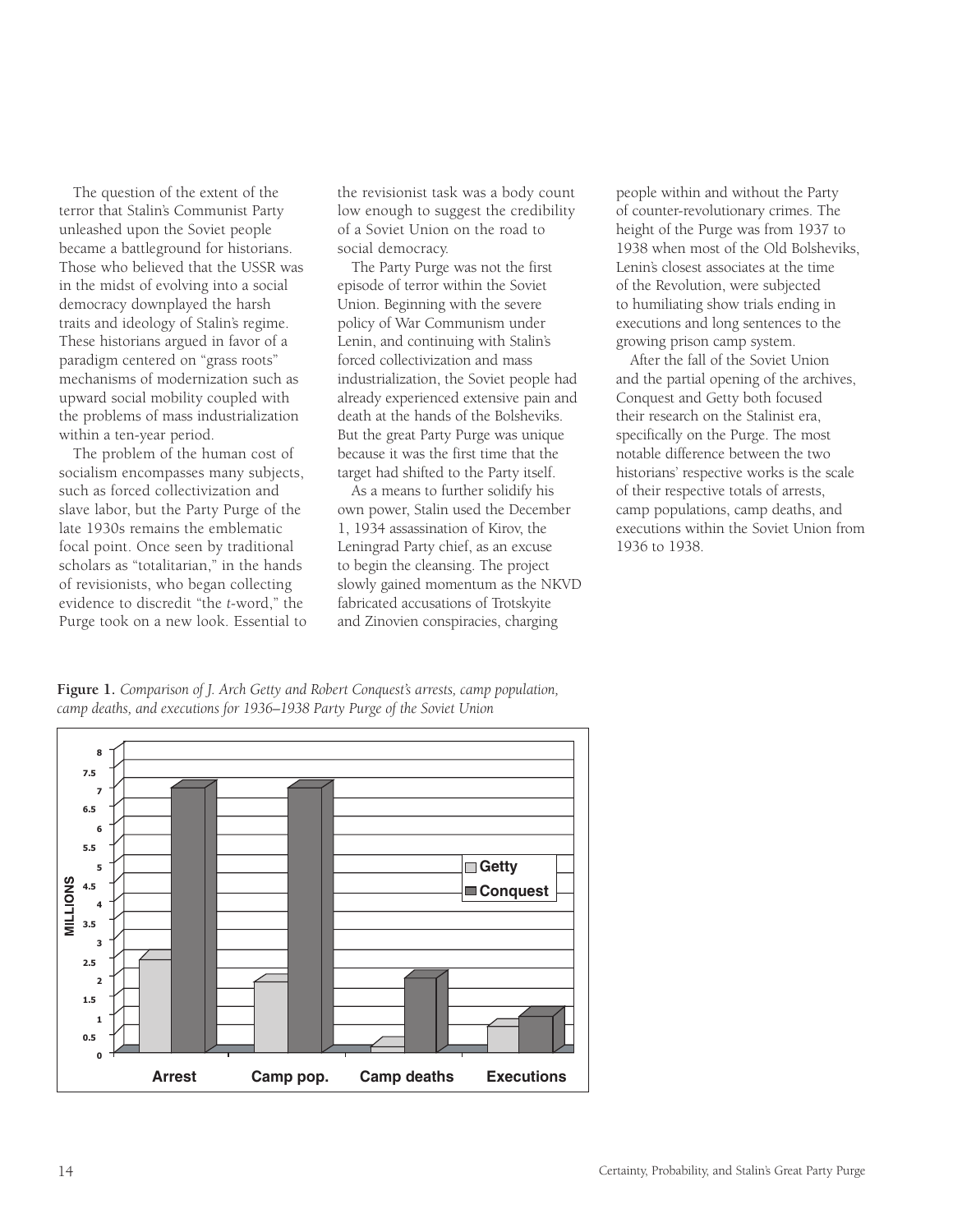Robert Conquest, who was born July 15, 1917, attended Winchester College, Grenoble, and Magdalen College, Oxford. Conquest joined the Communist Party in 1937 and fought in the British light infantry during World War II. After the war ended, Conquest left the Communist Party and joined the Foreign Office, where he remained until 1956. He is the author of seventeen books on Soviet history and politics. His best-known work, *The Great Terror*, was published in 1968 and then again in 1990, in a revised edition.<sup>1</sup>

In *The Great Terror*, Conquest attempts to explain Stalin's motives and methods as he began the Party Purge. Regrettably, during the 1960s, when Conquest was researching his book, the Soviet Union was a closed society, or in other words, was unwilling to share information with the international community concerning certain events that had taken place within its borders. Although much had been learned from Nikita Khrushchev's famous 1956 XX Party Congress "Secret Speech" and from the campaign of "de-Stalinization" that followed, to estimate the true scale of the Purge Conquest really had no choice but to turn to alternative sources of information. However, the rapid decline of the Soviet Union after Mikhail Gorbachev took power in 1985 opened up many sources of information previously unavailable. Hence, Conquest continued his research and published his revised version of *The Great Terror* in 1990. Conquest concludes that approximately seven million Soviet citizens were arrested from 1937 to 1938, and of these, approximately one million were executed and two million died in camps. Another one million

people remained in prison throughout 1938, and roughly eight million people were confined in the system of NKVD labor camps administered by an organ now known simply as the *Gulag*.

Conquest uses interviews with former inmates of the *Gulag* system as one of his main sources. The transcripts of these interviews are difficult to obtain because Conquest fails to document where they can be found. Nonetheless, independent interviews with former *Gulag* inmates completed by the United States Congress in 1970 confirm Conquest's numbers.

Conquest also relies on several newspaper and magazine articles from the Soviet Union and present-day Russia. These sources include Russian newspapers: *Yunost', Agitator, Moscow News,* and *Sotsialisticheskaia Industriia*. Although these papers and periodicals are not readily available in the United States, I was able to find two articles from *Moscow News* that Conquest uses: one dated week number eighteen of 1988 and the other week forty-eight of 1988. From the week eighteen article, Conquest uses the number of executions within Uzbekistan, approximately forty thousand, to extrapolate figures for the entire Soviet Union.<sup>2</sup> Conquest also uses the article of week forty-eight, written by Roy Medvedev, a famous dissident who estimates that the number of Purge victims ranges from 16 to18 million arrests, of which 10 million either died or were murdered.3 One controversial aspect of Medvedev's article is that it originated from an organization called *Memorial*, a famous *glasnost*-era institution still dedicated to preserving the memory of the men and women who fell victim to Stalin's Purge. Some

say that Memorial's agenda promotes higher figures of deaths and arrests in order to demonize Stalin.

Forensic work also uncovered mass graves within the former Soviet Union. In an article titled, "Unearthing the Great Terror," Conquest says about the graves: "Revisionists' estimates for the whole USSR could be tucked into a single corner of…one gravesite of a single minor republican capital."4 For evidence that Byelorussian executions numbered somewhere between 250,000 and 300,000, Conquest relies on several articles written about Soviet mass graves. Of course, owing to the impossibility of exhuming all of the many suspected modern mass burial mounds in the Byelorussian region, these totals are difficult to confirm.

One of Conquest's more unique sources is the Japanese Navy's record of ships entering and leaving the enormous Kolyma camp region dedicated chiefly to mining gold in the Arctic wilderness of northeastern Siberia. While Kolyma was in operation, the only way to receive goods or export gold was for Soviet ships to pass through Japanese waters. The Japanese routinely stopped these vessels to perform customs searches, thus recording estimates of the populations of workers' camps and the amount of gold Soviet prisons were producing. The records reveal that each of five ships carried approximately 4,000 prisoners and completed 10 to 11 journeys annually, thus leading to a total of 200,000 to 220,000 prisoners being transported each year.<sup>5</sup>

J. Arch Getty, the best and most famous of the revisionists, was born in Louisiana and received a BA from the University of Pennsylvania in 1972, and

<sup>&</sup>lt;sup>1</sup> Robert Conquest, *The Great Terror*, (New York and Oxford: Oxford University Press, 1990), 180.<br><sup>2</sup> Kamil Ikramov, "Not Supposed to See it?" *Moscow News*, No. 18, 1988.<br><sup>3</sup> Roy Medvedev, "The Suit Against Stalin," *Mo* 

<sup>4</sup> Robert Conquest, "Unearthing the Great Terror," *Orbis*, Spring 1989: 240. 5 Conquest, Kolyma: *The Artic Death Camps*, (New York: The Viking Press, 1978), 227.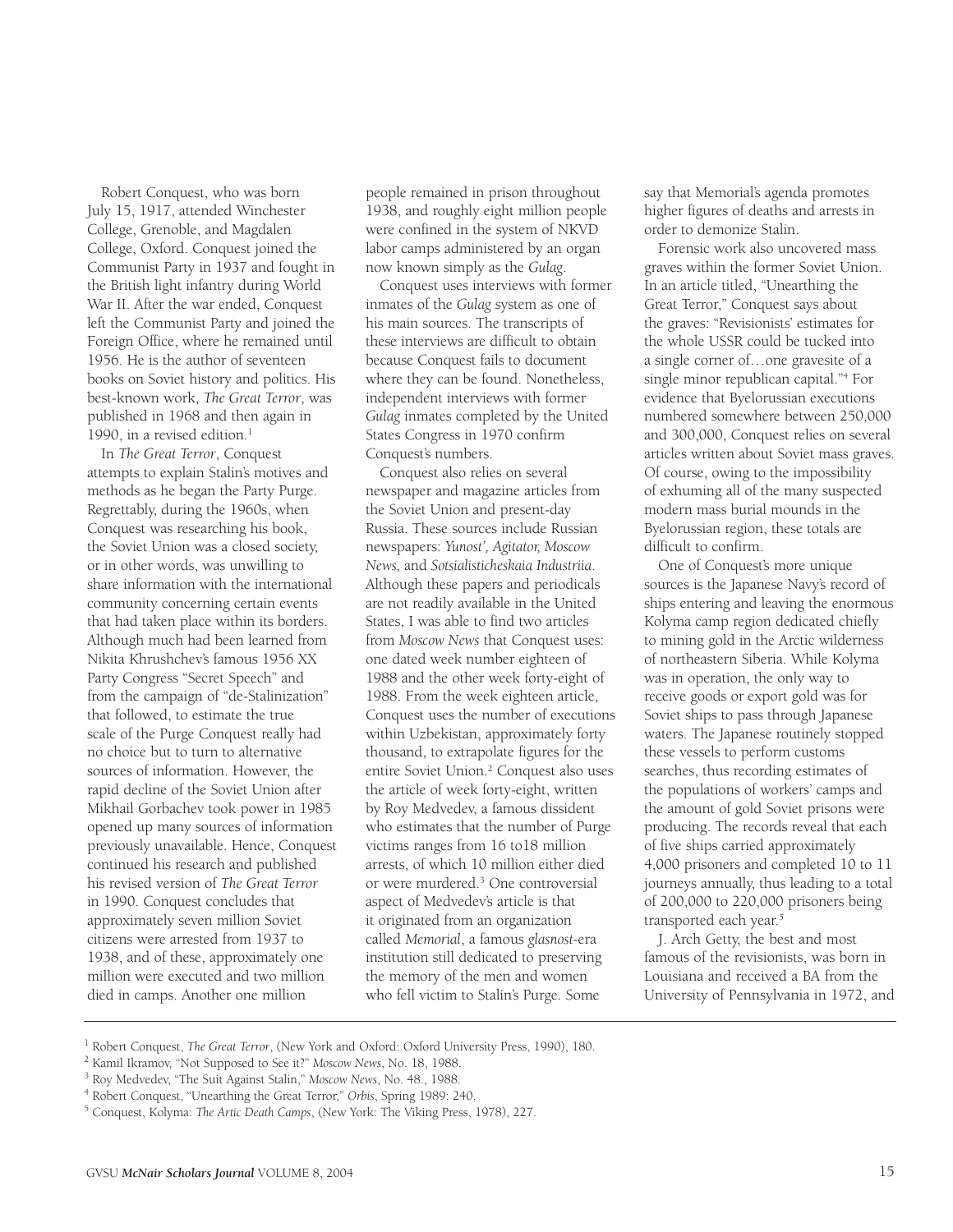his PhD from Boston College in 1979. Currently, Professor Getty teaches at the University of California at Los Angeles. He is the author of five books and many articles. In his study titled *The Road to Terror*, Getty produces estimates of the number of executions, arrests, camp populations, and camp deaths from 1937 to 1938: total arrests approximately 2.5 million, camp populations from 1.9 million, camp deaths at 160,084 and executions at 681,692.

Throughout *The Road to Terror*, Getty refers to an article written in collaboration with Gabor T. Rittersporn and Viktor N. Zemskov, who compare and contrast several different estimates of the number of "victims" during Stalin's great Purge, including those by Conquest, Dmitri Volkogonov, and Roy A. Medvedev. In comparison to these, Getty's figures are much lower and have the advantage of precise archival documentation.

In addition to archival sources, Getty also uses the newspaper Pravda, and in particular, an article published on 22 June 1989, exploring the damage that Stalin caused to the Russian economy and people, thereby harming the country's defense during World War II. The author, G. Kumanev, provides execution figures for 1936 of 1,118 and for 1937 of 353,074. Kumanev comments on the figures arguing that they seemed to be purposefully lowered and/or inaccurate (in Russian, "ЗаНИЖеННЬІМИ").6 Another article used by Getty is in *Pravda*, 14 February 1990. The unnamed author numbers the 1930–1953 executions for "counterrevolutionary and state crimes" at 786,098. According to the article, the source for these figures was the KGB.7

The most significant source used by Getty is the *Gosudarstvennyi arkhiv*  *Rossisskoi Federatsii* (GARF); from the documents he found there, Getty creates a table of figures for arrests and sentences. These derive from documents in *fond* 9401 of the NKVD archival material. Getty also uses *fond* 9401 for other statistics, such as those concerning persons banished in efforts to collectivize agriculture, and those executed from 1937 to 1938.<sup>8</sup> Getty utilizes another *fond*, 9414, for figures of the number of prison inmates in the beginning of 1938 and camp deaths and camp sentences from 1935 to 1940.

Getty also employed documents from the Federal Archives in other publications. For example, several times throughout his article entitled "Victims," he cites GARF documents as sources for the number of deaths and arrests during the Purge. He employs documents from *fond* 9401 to compare percentages of convictions and arrests during 1937– 1938, and *fond* 9401 documents also appear throughout the article.

Because of the wide discrepancy between the figures arrived at by the accepted authorities on the subject, chiefly by Conquest and Getty, the most recent books on Stalin's Purge avoid the question of numbers. One suspects that this also is done to avoid appearing to be a "Cold Warrior" like Conquest or a "revisionist" like Getty. For example, in her widely acclaimed 2003 book on the *Gulag*, Anne Applebaum effectively avoids giving specific numbers in terms of arrests, executions, and deaths within the camp system.<sup>9</sup>

When comparing historians' conclusions, analyzing the sources is very important. Conquest utilizes a wide variety in compiling his totals. However, there is little or no supporting documentary evidence. Getty, on the other hand, has more precise numbers, but they are derived from a very

narrow range of sources. Also, Getty's estimates lack credibility because they are implausible in light of the evidence accumulating from forensic archaeology, the oral tradition, and other nonarchival sources.

This is part of a larger pattern of research differences, a tradition born out of the nineteenth century "old history" and the emergence of a 20th century "new history." Old history emphasizes the importance of documents primarily from archival sources, while new history takes into account a much wider range of sources such as sociology, economics, psychology, anthropology, and archaeology. Getty is squarely in the "old history" tradition, whereas Conquest was compelled to rely on "new history" evidence.

These two historians are at odds in the debate over the potential transition of the Soviet Union into a social democracy because of the methods and sources used to determine the number of Purge victims. Regardless of whether or not their personal ideologies support or deny the theory of social democracy, the evidence they present will be used by scholars far into the future.

At present, what we can say, without checking out the sources ourselves, is that Getty's figures can be taken as a reliable minimum and Conquest's as a reliable maximum. One is a certainty and the other a probability, and at present they are so far apart that even specialists in the field of Soviet history are reluctant to choose. Let us hope that future generations will be more apt to diversify their sources and consider both archival documents and non-archival evidence to come to a consensus about what is certainly one of the greatest atrocities of modern times.

<sup>6</sup> KG Kumanev, *Pravda*, No. 173., June 22, 1989.

<sup>&</sup>lt;sup>7</sup> Pravda, No. 45, February 14, 1990.<br><sup>8</sup> J. Arch Getty, *The Road to Terror*, (New Haven and London: Yale University Press, 1999), 588.

<sup>9</sup> Anne Applebaum, *Gulag*, (London: Doubleday, 2003), 571.